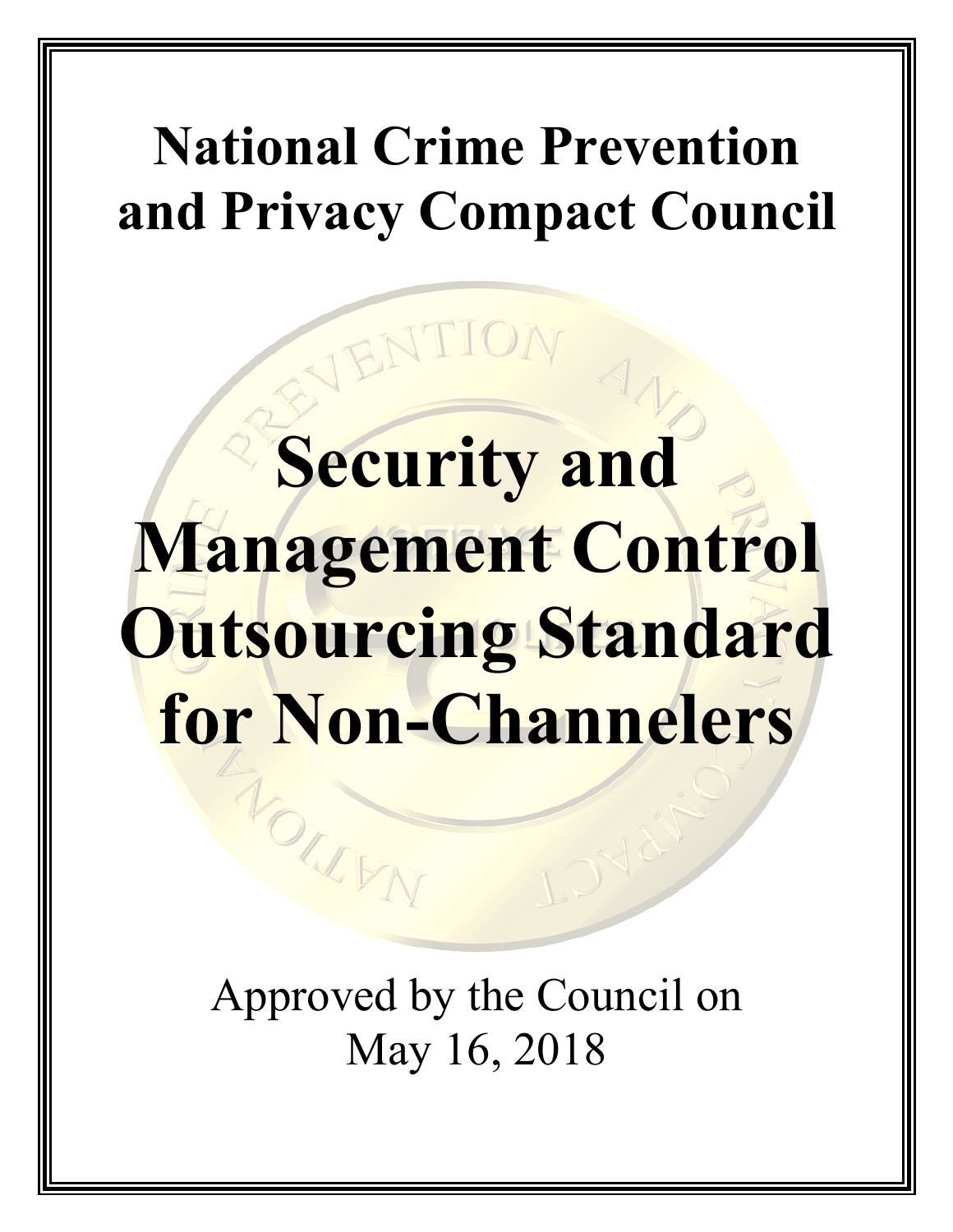#### **SECURITY and MANAGEMENT CONTROL OUTSOURCING STANDARD for NON-CHANNELERS**

The goal of this document is to provide adequate security and integrity for criminal history record information (CHRI) while under the control or management of an outsourced third party, the Contractor. Adequate security is defined in Office of Management and Budget Circular A-130 as "security commensurate with the risk and magnitude of harm resulting from the loss, misuse, or unauthorized access to or modification of information."

The intent of this Security and Management Control Outsourcing Standard (Outsourcing Standard) is to require that the Contractor maintain a security program consistent with federal and state laws, regulations, and standards (including the FBI Criminal Justice Information Services (CJIS) Security Policy) as well as with rules, procedures, and standards established by the Compact Council and the United States Attorney General.

This Outsourcing Standard identifies the duties and responsibilities with respect to adequate internal controls within the contractual relationship so that the security and integrity of the Interstate Identification Index (III) System and CHRI are not compromised. The standard security program shall include consideration of site security, dissemination restrictions, personnel security, system security, and data security.

The provisions of this Outsourcing Standard are established by the Compact Council pursuant to 28 CFR Part 906 and are subject to the scope of that rule. They apply to all personnel, systems, networks, and facilities supporting and/or acting on behalf of the Authorized Recipient to perform noncriminal justice administrative functions requiring access to CHRI without a direct connection to the FBI CJIS Wide Area Network (WAN).

#### 1.0 *Definitions*

- 1.01 *Access to CHRI* means to view or make use of CHRI obtained from the III System but excludes direct access to the III System by computer terminal or other automated means by Contractors other than those that may be contracted by the FBI or state criminal history record repositories or as provided by Title 34, United States Code (U.S.C.), Section 40314 (b), (formally cited as  $42$  U.S.C.  $\S$  14614(b)).
- 1.02 *Authorized Recipient* means (1) a nongovernmental entity authorized by federal statute or federal executive order to receive CHRI for noncriminal justice purposes, or (2) a government agency authorized by federal statute, federal executive order, or state statute which has been approved by the United States Attorney General to receive CHRI for noncriminal justice purposes.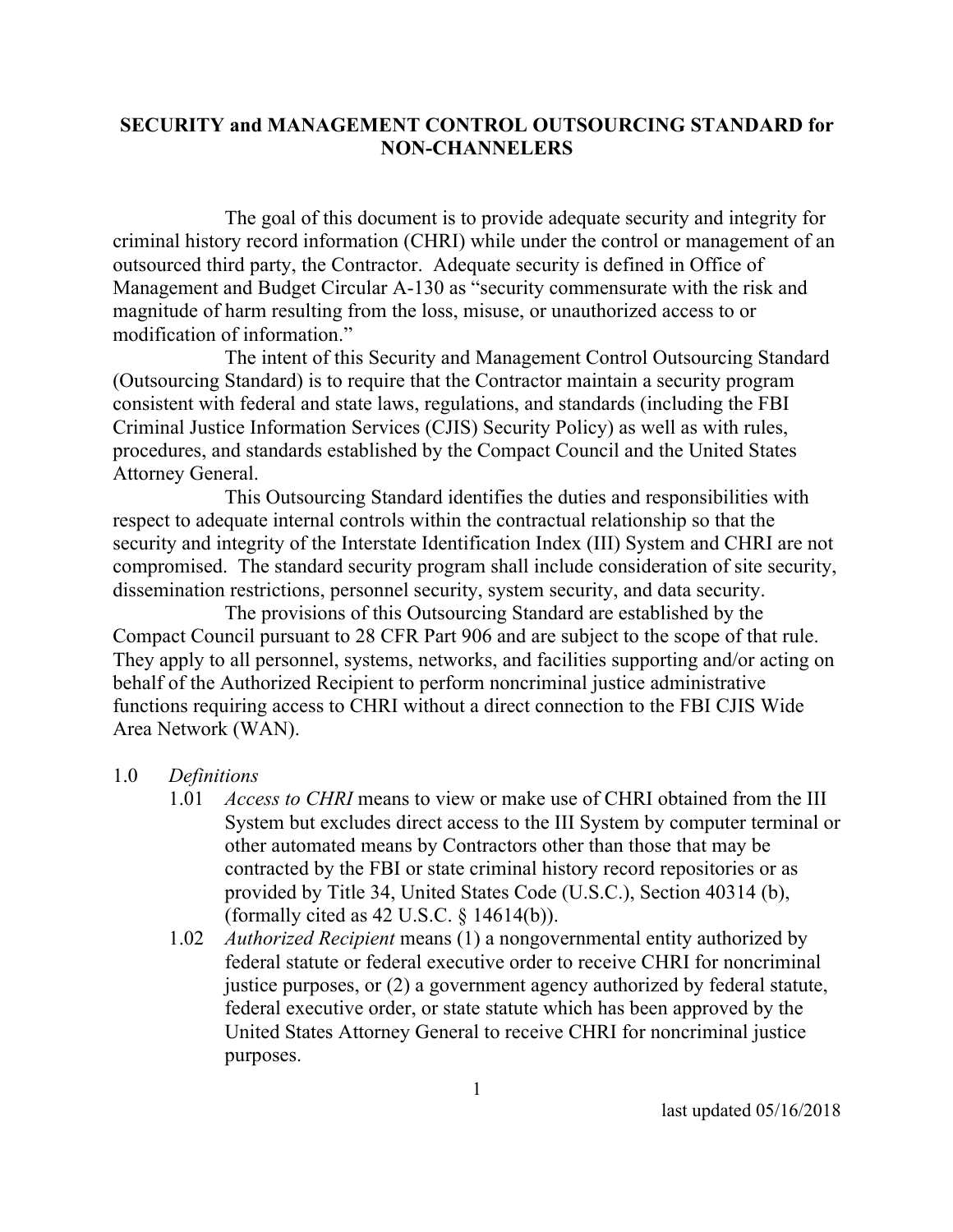- 1.03 *Chief Administrator* means the primary administrator of a Nonparty State's criminal history record repository or a designee of such administrator who is a regular full-time employee of the repository, which is also referred to as the State Identification Bureau (SIB) Chief.
- 1.04 *CHRI,* as referred to in Article I(4) of the Compact, means information collected by criminal justice agencies on individuals consisting of identifiable descriptions and notations of arrests, detentions, indictments, or other formal criminal charges, and any disposition arising therefrom, including acquittal, sentencing, correctional supervision, or release; but does not include identification information such as fingerprint records if such information does not indicate involvement of the individual with the criminal justice system.
- 1.05 *Criminal History Record Check,* for purposes of this Outsourcing Standard only, means an authorized noncriminal justice fingerprint-based search of a state criminal history record repository and/or the FBI system.
- 1.06 *Compact Officer,* as provided in Article I(2) of the Compact, means (A) with respect to the Federal Government, an official [FBI Compact Officer] so designated by the Director of the FBI [to administer and enforce the compact among federal agencies], or (B) with respect to a Party State, the chief administrator of the State's criminal history record repository or a designee of the chief administrator who is a regular full-time employee of the repository.
- 1.07 *Contractor* means a government agency, a private business, non-profit organization or individual, that is not itself an Authorized Recipient with respect to the particular noncriminal justice purpose, who has entered into a contract with an Authorized Recipient to perform noncriminal justice administrative functions requiring access to CHRI.
- 1.08 *Dissemination* means the disclosure of III CHRI by an Authorized Recipient to an authorized Contractor, or by the Contractor to another Authorized Recipient consistent with the Contractor's responsibilities and with limitations imposed by federal and state laws, regulations, and standards as well as rules, procedures, and standards established by the Compact Council and the United States Attorney General.
- 1.09 *Identity History Summary (IdHS)*, for the purposes of this Outsourcing Standard, means the report of all identification, demographic, and event information (criminal and/or civil) within a Next Generation Identification (NGI) Identity record which may be disseminated to an Authorized Recipient contingent upon legislation and federal regulations. The IdHS contains the criminal justice information associated with criminal fingerprint (i.e., "rap sheets") and/or noncriminal justice information associated with the civil fingerprints, therefore the existence of an IdHS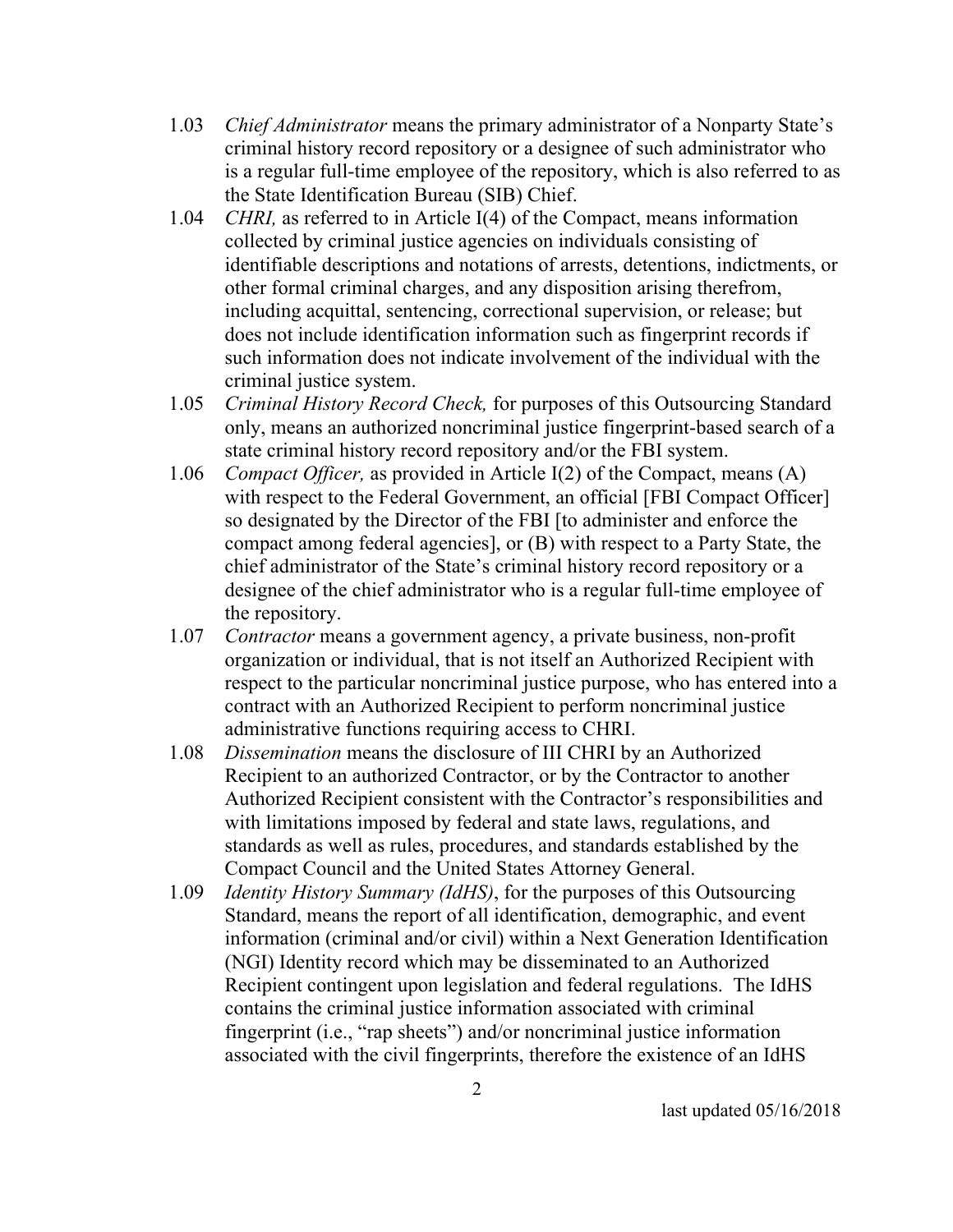alone does not reflect criminal history events on that NGI Identity. This term is unique to NGI and is not intended to affect other agencies' use of the term "rap sheet" to describe reports of information in their identification repositories.

- 1.10 *Noncriminal Justice Administrative Functions* means the routine noncriminal justice administrative functions relating to the processing of CHRI, to include but not limited to the following:
	- 1. Making fitness determinations/recommendations
	- 2. Obtaining missing dispositions
	- 3. Disseminating CHRI as authorized by Federal statute, Federal Executive Order, or State statute approved by the United States Attorney General
	- 4. Other authorized activities relating to the general handling, use, and storage of CHRI
- 1.11 *Noncriminal Justice Purposes,* as provided in Article I(18) of the Compact, means uses of criminal history records for purposes authorized by federal or state law other than purposes relating to criminal justice activities, including employment suitability, licensing determinations, immigration and naturalization matters, and national security clearances.
- 1.12 *Outsourcing Standard* means a document approved by the Compact Council after consultation with the United States Attorney General which is to be incorporated by reference into a contract between an Authorized Recipient and a Contractor. This Outsourcing Standard authorizes access to CHRI for noncriminal justice purposes, limits the use of the information to the purposes for which it is provided, prohibits retention and/or dissemination except as specifically authorized, ensures the security and confidentiality of the information, provides for audits and sanctions, provides conditions for termination of the contract, and contains such other provisions as the Compact Council may require.
- 1.13 *Personally Identifiable Information (PII)* means information which can be used to distinguish or trace an individual's identity, such as name, social security number, or biometric records, alone or when combined with other personal or identifying information which is linked or linkable to a specific individual, such as date and place of birth, or mother's maiden name.
- 1.14 *Physically Secure Location* means a facility or an area, a room, or a group of rooms, within a facility with both the physical and personnel security controls sufficient to protect CHRI and associated information systems.
- 1.15 *PII Breach* means the loss of control, compromise, unauthorized disclosure, unauthorized acquisition, unauthorized access or any similar term referring to situations where persons other than the authorized users, and for other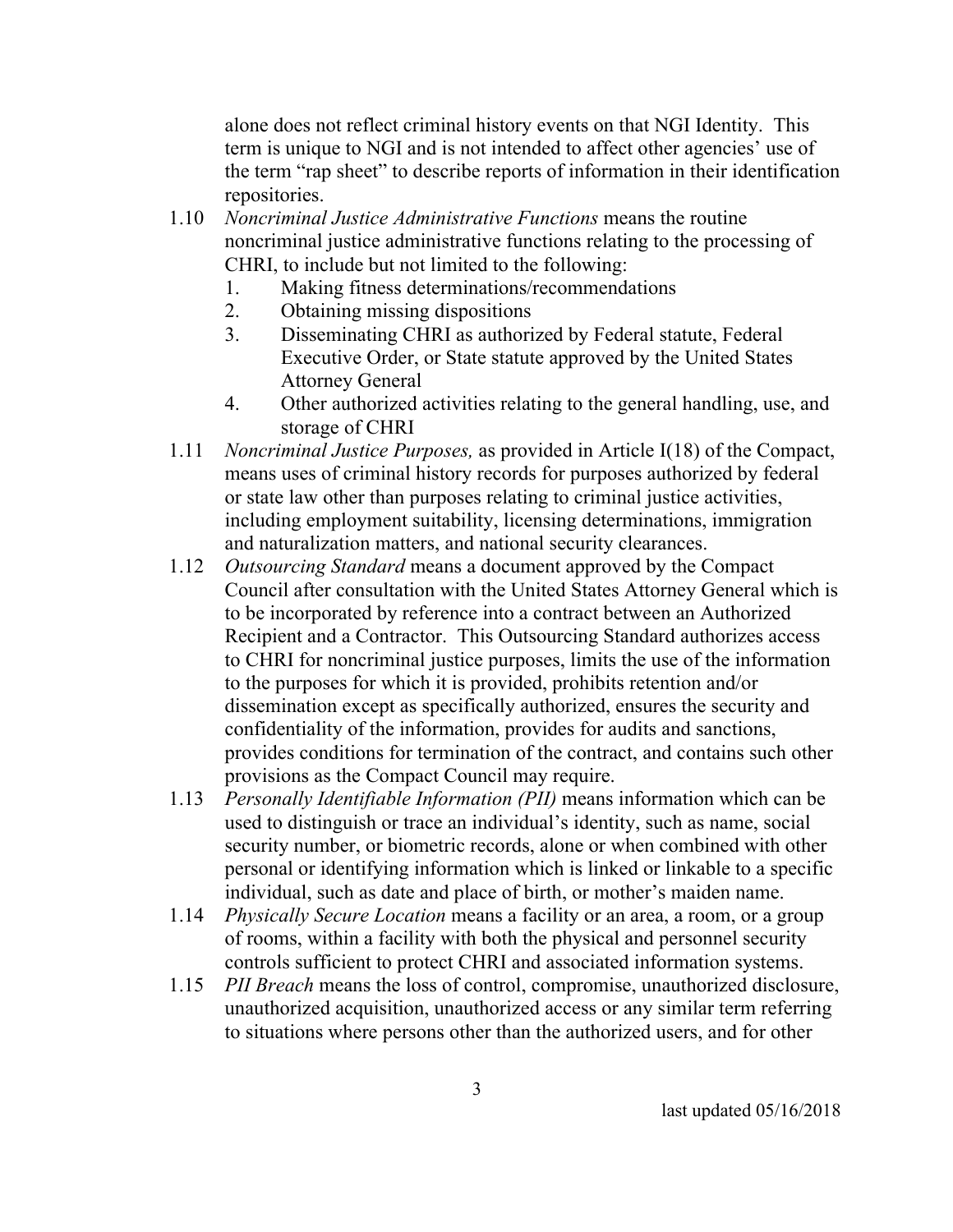than authorized purposes, have access or potential access to PII, whether physical or electronic.

- 1.16 *Positive Identification,* as provided in Article I(20) of the Compact, means a determination, based upon a comparison of fingerprints<sup>1</sup> or other equally reliable biometric identification techniques, that the subject of a record search is the same person as the subject of a criminal history record or records indexed in the III System. Identifications based solely upon a comparison of subjects' names or other non-unique identification characteristics or numbers, or combinations thereof, shall not constitute positive identification.
- 1.17 *Public Carrier Network* means a telecommunications infrastructure consisting of network components that are not owned, operated, and managed solely by the agency using that network, i.e., any telecommunications infrastructure which supports public users other than those of the agency using that network. Examples of a public carrier network include but are not limited to the following: Dial-up and Internet connections, network connections to Verizon, network connections to AT&T, ATM Frame Relay clouds, wireless networks, wireless links, and cellular telephones. A public carrier network provides network services to the public; not just to the single agency using that network.
- 1.18 *Security Violation* means the failure to prevent or failure to institute safeguards to prevent access, use, retention, or dissemination of CHRI in violation of: (A) Federal or state law, regulation, or Executive Order; or (B) a rule, procedure, or standard established by the Compact Council and the United States Attorney General.

#### 2.0 *Responsibilities of the Authorized Recipient*

2.01 Prior to engaging in outsourcing any noncriminal justice administrative functions, the Authorized Recipient shall: (a) Request and receive written permission from (1) the State Compact Officer/Chief Administrator<sup>2</sup> or (2)

<sup>&</sup>lt;sup>1</sup> The Compact Council currently defines positive identification for noncriminal justice purposes as identification based upon a qualifying ten-rolled or qualifying ten-flat fingerprint submission. Further information concerning positive identification may be obtained from the FBI Compact Council office.

 $2$ The Compact Officer/Chief Administrator may not grant such permission unless he/she has implemented a combined state/federal audit program to, at a minimum, triennially audit a representative sample of the Contractors and Authorized Recipients engaging in outsourcing with the first of such audits to be conducted within one year of the date the Contractor first receives CHRI under the approved outsourcing agreement. A representative sample will be based on generally accepted statistical sampling methods.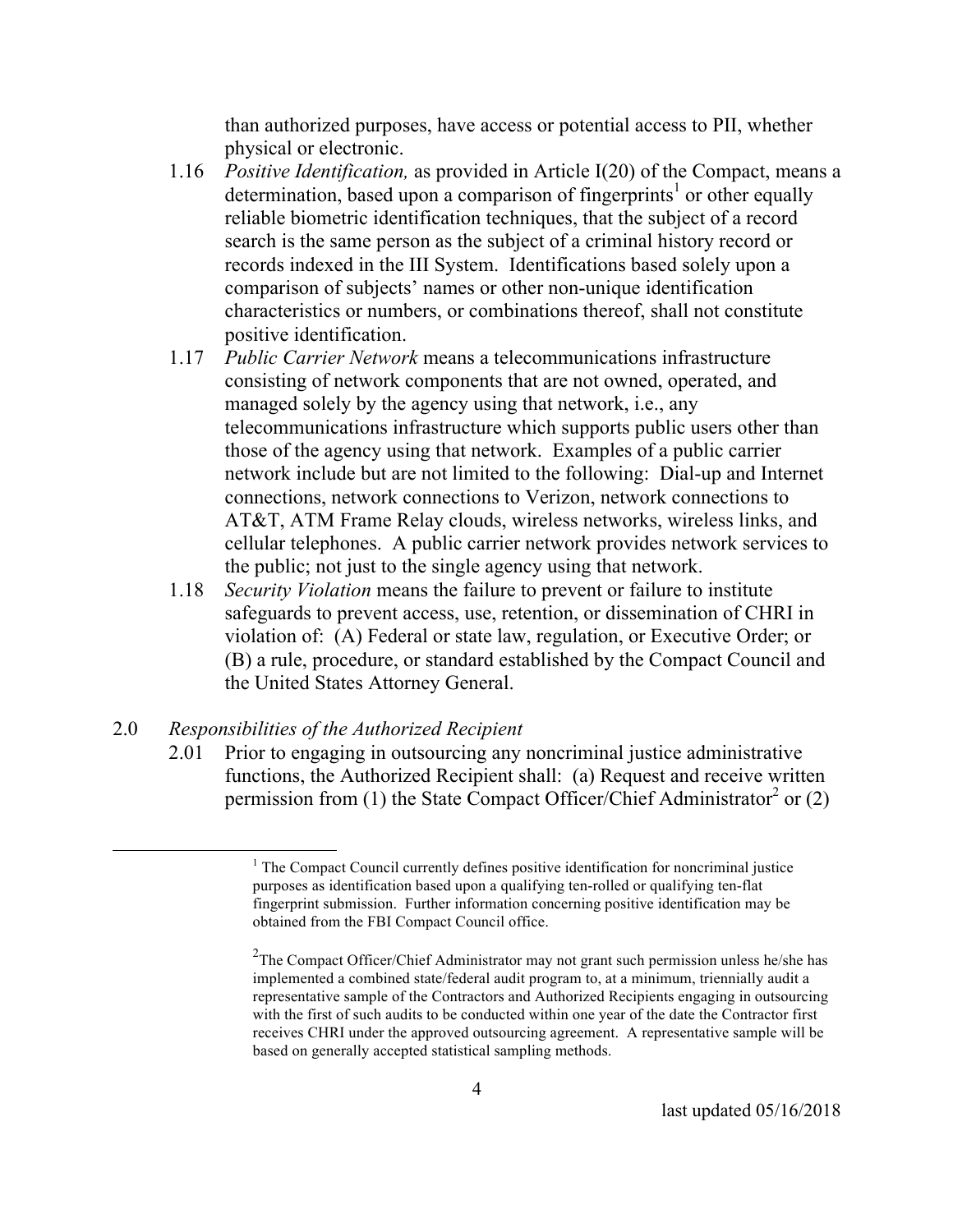the FBI Compact Officer<sup>3</sup>; and (b) provide the State Compact Officer/Chief Administrator or the FBI Compact Officer copies of the specific authority for the outsourced work, criminal history record check requirements, and/or a copy of relevant portions of the contract as requested.

- 2.02 The Authorized Recipient shall execute a contract or agreement prior to providing a Contractor access to CHRI. The contract shall, at a minimum, incorporate by reference and have appended thereto this Outsourcing Standard.
- 2.03 The Authorized Recipient shall, in those instances when the Contractor is to perform duties requiring access to CHRI, specify the terms and conditions of such access; limit the use of such information to the purposes for which it is provided; limit retention of the information to a period of time not to exceed that period of time the Authorized Recipient is permitted to retain such information; prohibit dissemination of the information except as specifically authorized by federal and state laws, regulations, and standards as well as with rules, procedures, and standards established by the Compact Council and the United States Attorney General; ensure the security and confidentiality of the information to include confirmation that the intended recipient is authorized to receive CHRI; provide for audits and sanctions; provide conditions for termination of the contract; and ensure that Contractor personnel comply with this Outsourcing Standard.
	- a. The Authorized Recipient shall conduct criminal history record checks of Contractor personnel having access to CHRI if such checks of the Authorized Recipient's personnel are required or authorized under an existing federal statute, executive order, or state statute approved by the United States Attorney General under Public Law 92-544.<sup>4</sup> The Authorized Recipient shall maintain updated records of Contractor personnel who have access to CHRI and update those records within 24 hours when changes to that access

 <sup>3</sup>  $3$ State or local Authorized Recipients based on State or Federal Statutes shall contact the State Compact Officer/Chief Administrator. Federal or Regulatory Agency Authorized Recipients shall contact the FBI Compact Officer.

<sup>&</sup>lt;sup>4</sup>If a national criminal history record check of Authorized Recipient personnel having access to CHRI is mandated or authorized by a federal statute, executive order, or state statute approved by the United States Attorney General under Public Law 92-544, the State Compact Officer/Chief Administrator and/or the FBI Compact Officer must ensure Contractor personnel accessing CHRI are either covered by the existing law or that the existing law is amended to include such Contractor personnel prior to authorizing outsourcing initiatives. The national criminal history record checks of Contractor personnel with access to CHRI cannot be outsourced and must be performed by the Authorized Recipient.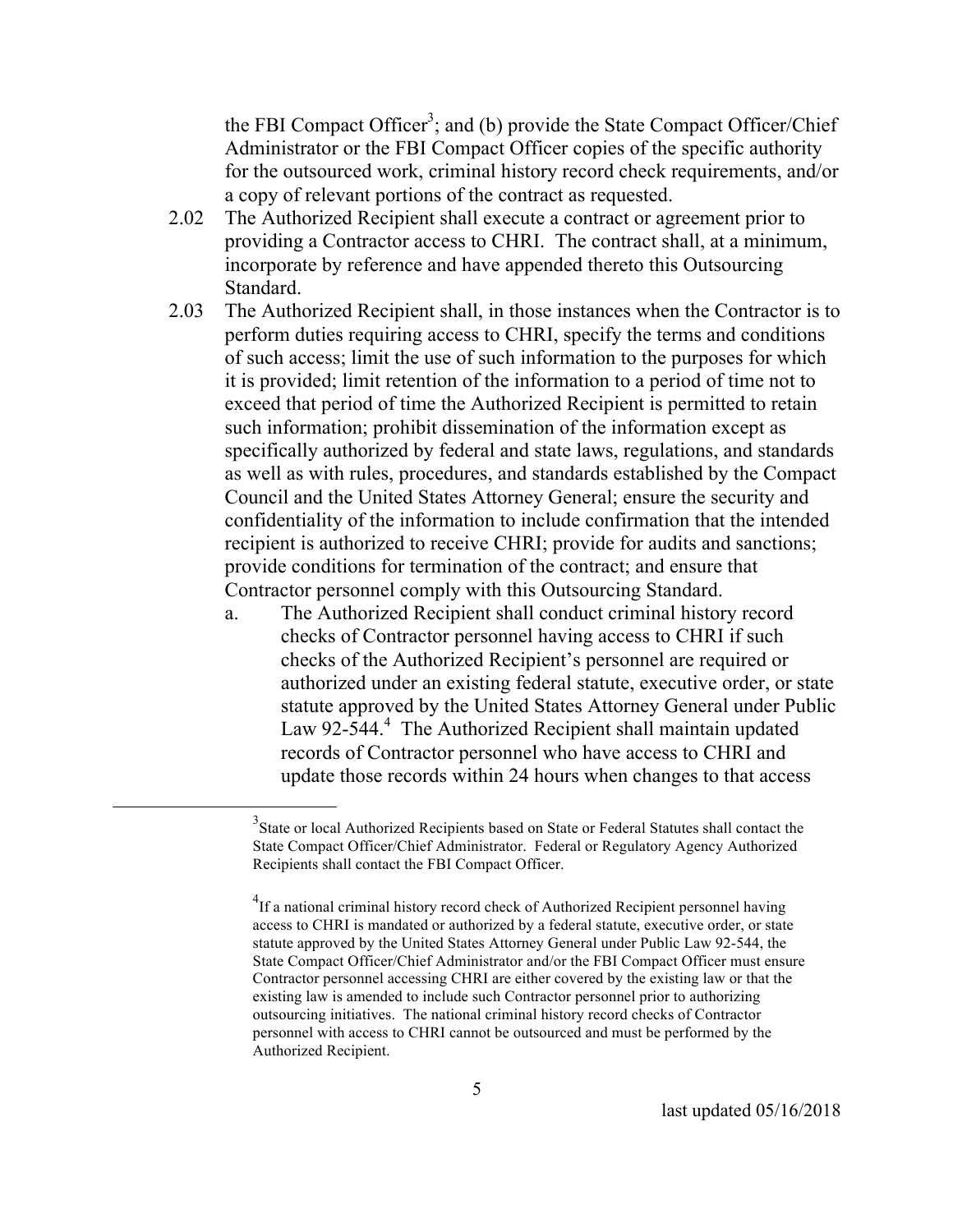occur and, if a criminal history record check is required, the Authorized Recipient shall maintain a list of Contractor personnel who successfully completed the criminal history record check.

- b. The Authorized Recipient shall ensure that the Contractor maintains site security. (See the current CJIS Security Policy [www.fbi.gov/about-us/cjis/cjis-security-policy-resource-center/view])
- c. The State Compact Officer/Chief Administrator or the FBI Compact Officer shall make available the most current versions of both the Outsourcing Standard and the CJIS Security Policy to the Authorized Recipient within 60 calendar days (unless otherwise directed) of notification of successor versions of the Outsourcing Standard and/or the CJIS Security Policy. The Authorized Recipient shall notify the Contractor within 60 calendar days of the FBI/state notification regarding changes or updates to the Outsourcing Standard and/or the CJIS Security Policy. The Authorized Recipient shall be responsible to ensure the most updated versions are incorporated by reference at the time of contract, contract renewal, or within the 60 calendar day notification period, whichever is sooner.
- d. The Authorized Recipient and/or Contractor shall make available to the State Compact Officer/Chief Administrator or the FBI Compact Officer the relevant portions of the current and approved contract relating to CHRI, upon request.
- 2.04 The Authorized Recipient shall understand the communications and record capabilities of the Contractor which has access to federal or state records through, or because of, its outsourcing relationship with the Authorized Recipient. The Authorized Recipient shall request and approve a topological drawing which depicts the interconnectivity of the Contractor's network configuration as it relates to the outsourced function(s). The Authorized Recipient shall understand and approve any modifications to the Contractor's network configuration as it relates to the outsourced function(s). For approvals granted through the State Compact Officer/Chief Administrator, the Authorized Recipient, if required, shall coordinate the approvals with the State Compact Officer/Chief Administrator.
- 2.05 The Authorized Recipient is responsible for the actions of the Contractor and shall monitor the Contractor's compliance to the terms and conditions of the Outsourcing Standard. For approvals granted through the FBI Compact Officer, the Authorized Recipient shall certify to the FBI Compact Officer that an audit was conducted with the Contractor within 90 days of the date the Contractor first receives CHRI under the approved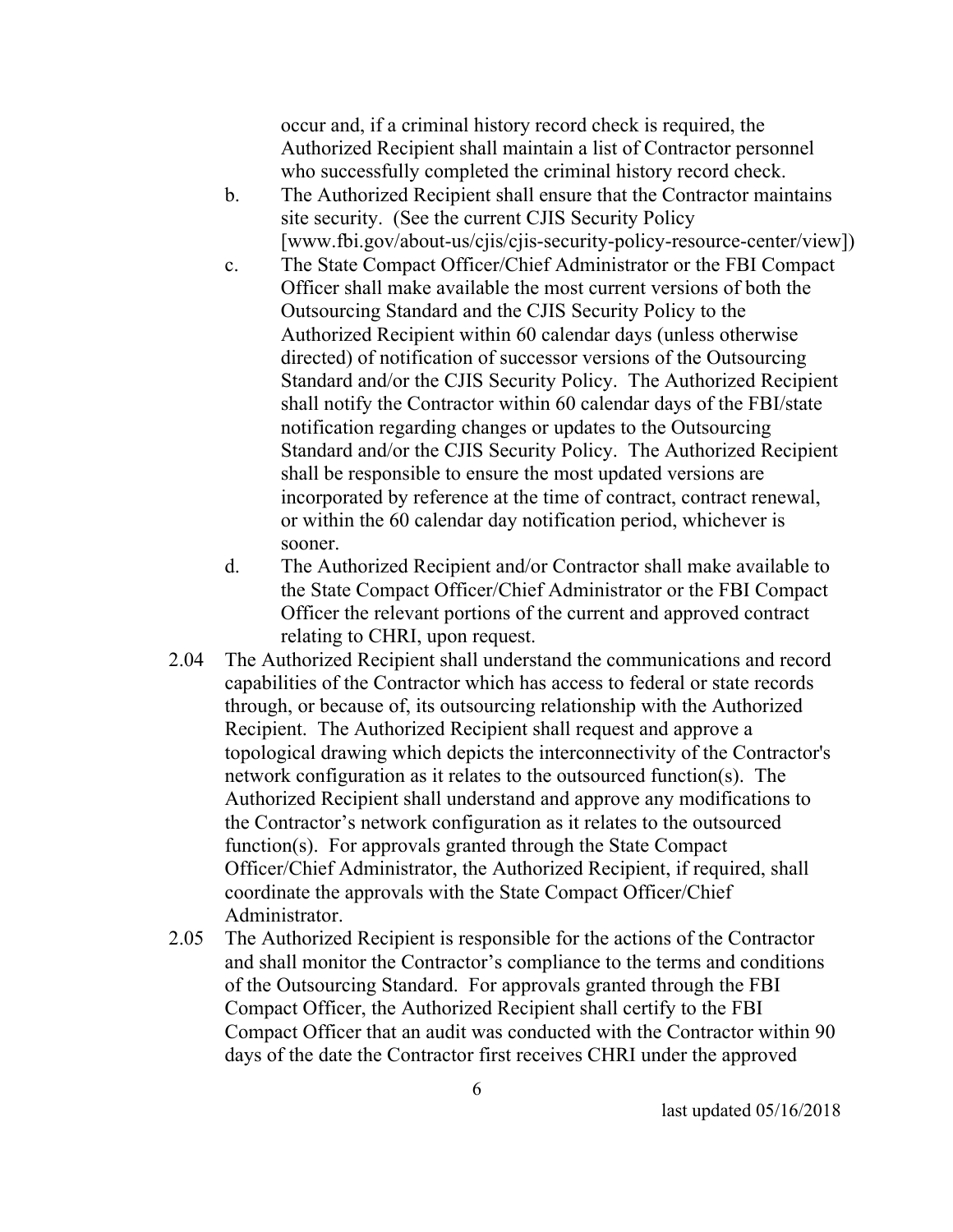outsourcing agreement. For approvals granted through the State Compact Officer/Chief Administrator, the Authorized Recipient, in conjunction with the State Compact Officer/Chief Administrator, will conduct an audit of the Contractor within 90 days of the date the Contractor first receives CHRI under the approved outsourcing agreement. The Authorized Recipient shall certify to the State Compact Officer/Chief Administrator that the audit was conducted.

- 2.06 The Authorized Recipient shall provide written notice of any early voluntary termination of the contract to the Compact Officer/Chief Administrator or the FBI Compact Officer.
- 2.07 The Authorized Recipient shall appoint an Information Security Officer. The Authorized Recipient's Information Security Officer shall:
	- a. Serve as the security POC for the FBI CJIS Division Information Security Officer.
	- b. Document technical compliance with this Outsourcing Standard.
	- c. Establish a security incident response and reporting procedure to discover, investigate, document, and report on major incidents that significantly endanger the security or integrity of the noncriminal justice agency systems to the CJIS Systems Officer, State Compact Officer/Chief Administrator and the FBI CJIS Division Information Security Officer.
- 2.08 The Authorized Recipient shall immediately (within one hour) notify the State Compact Officer/Chief Administrator or the FBI of any PII breach. The Authorized Recipient shall also provide a written report of any PII breach (to include unauthorized access to CHRI by the Contractor) to the State Compact Officer/Chief Administrator or the FBI within five calendar days of receipt of the initial report of the PII breach. The written report must include corrective actions taken by the Authorized Recipient and, if necessary, the Contractor to resolve such PII breach.

### 3.0 *Responsibilities of the Contractor*

- 3.01 The Contractor and its employees shall comply with all federal and state laws, regulations, and standards (including the CJIS Security Policy) as well as with rules, procedures, and standards established by the Compact Council and the United States Attorney General.
- 3.02 The Contractor shall develop, document, administer, and maintain a Security Program (Physical, Personnel, and Information Technology) to comply with the most current Outsourcing Standard and the most current CJIS Security Policy. The Security Program shall describe the implementation of the security requirements outlined in this Outsourcing Standard and the CJIS Security Policy. In addition, the Contractor is also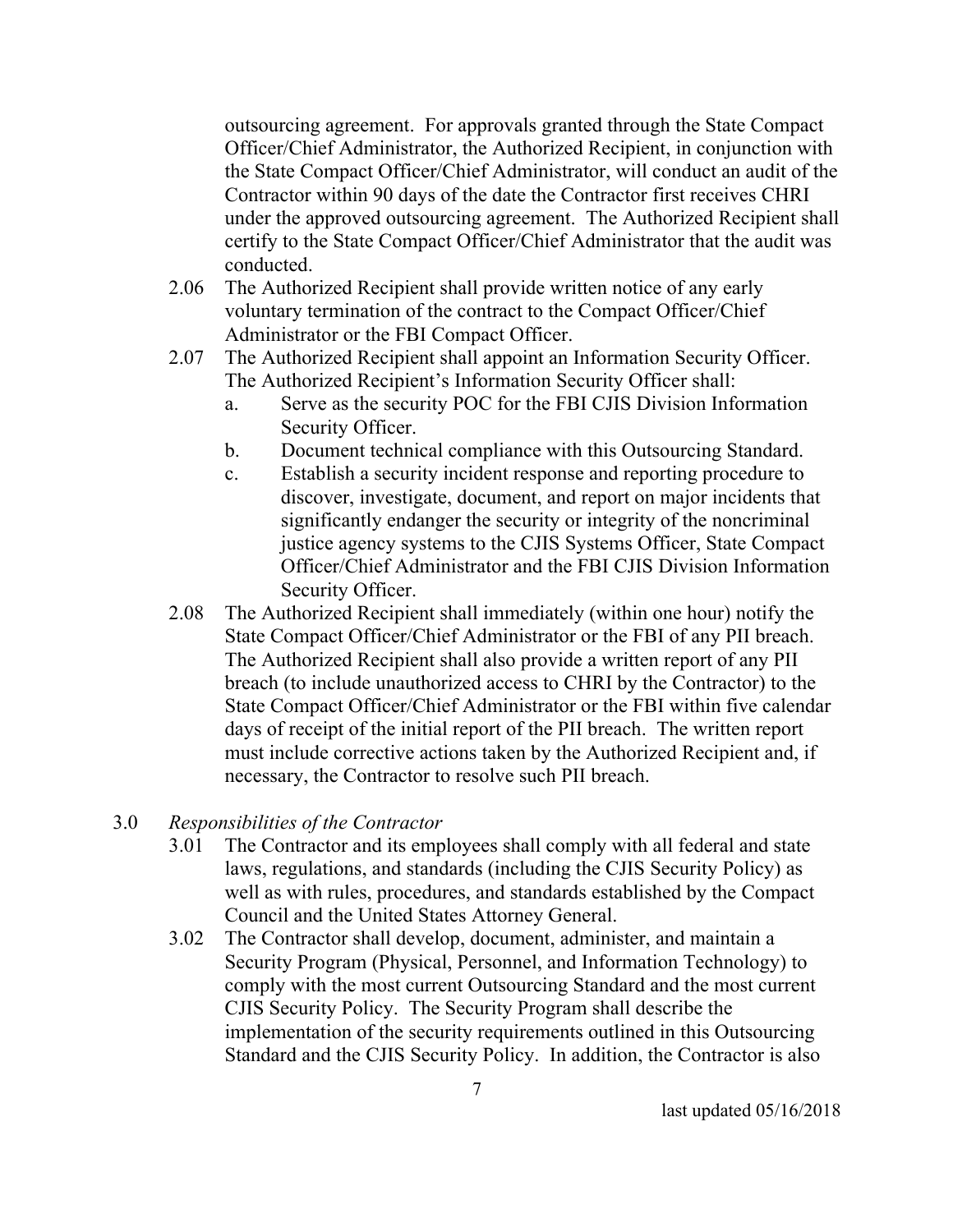responsible to set, maintain, and enforce the standards for the selection, supervision, and separation of personnel who have access to CHRI. The Authorized Recipient shall provide the written approval to the State Compact Officer/Chief Administrator or the FBI Compact Officer of a Contractor's Security Program. For approvals granted through the State Compact Officer/Chief Administrator, it is the responsibility of the State Compact Officer/Chief Administrator to ensure the Authorized Recipient is in compliance with the CJIS Security Policy.

- 3.03 The requirements for a Security Program should include, at a minimum: a) Description of the implementation of the security requirements described in this Outsourcing Standard and the CJIS Security Policy. b) Security Training.
	- c) Guidelines for documentation of security violations to include:
		- i) Develop and maintain a written incident reporting plan to address security events, to include violations and incidents. (See the CJIS Security Policy

{www.fbi.gov/about-us/cjis/cjis-security-policy-resource-center/ view}).

ii) A process in place for reporting security violations.

d) Standards for the selection, supervision, and separation of personnel with access to CHRI.

\*\*If the Contractor is using a corporate policy, it must meet the requirements outlined in this Outsourcing Standard and the CJIS Security Policy. If the corporate policy is not this specific, it must flow down to a level where the documentation supports these requirements.

- 3.04 Except when the training requirement is retained by the Authorized Recipient, the Contractor shall develop a Security Training Program for all Contractor personnel with access to CHRI prior to their appointment/assignment. The Authorized Recipient shall review and provide to the Contractor written approval of the Security Training Program. Training shall be provided upon receipt of notice from the Compact Officer/Chief Administrator on any changes to federal and state laws, regulations, and standards as well as with rules, procedures, and standards established by the Compact Council and the United States Attorney General. Annual refresher training shall also be provided. The Contractor shall annually, not later than the anniversary date of the contract, certify in writing to the Authorized Recipient that annual refresher training was completed for those Contractor personnel with access to CHRI.
- 3.05 The Contractor shall make its facilities available for announced and unannounced audits and security inspections performed by the Authorized Recipient, the state, or the FBI on behalf of the Compact Council.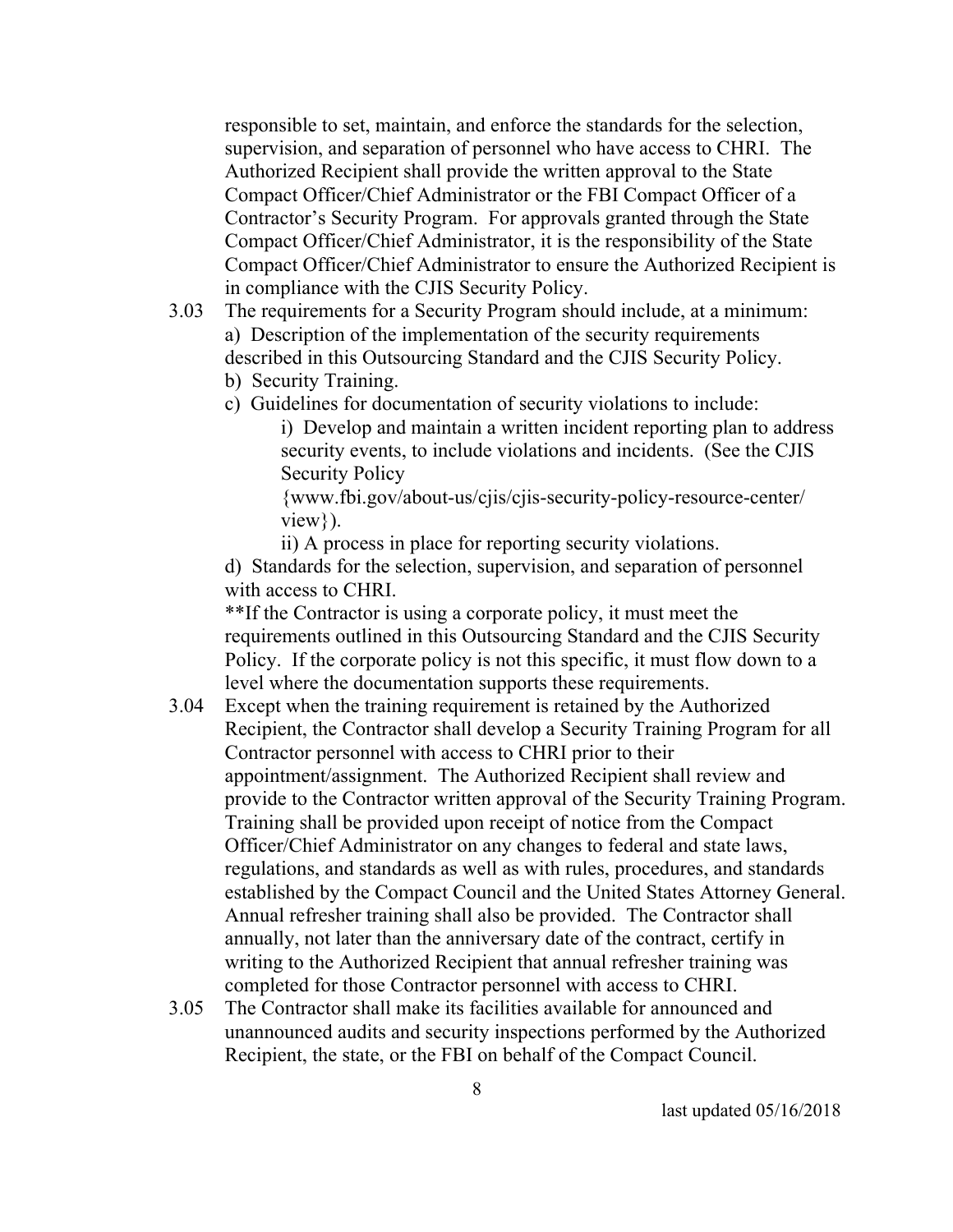- 3.06 The Contractor's Security Program is subject to review by the Authorized Recipient, the Compact Officer/Chief Administrator, and the FBI CJIS Division. During this review, provision will be made to update the Security Program to address security violations and to ensure changes in policies and standards as well as changes in federal and state law are incorporated.
- 3.07 The Contractor shall maintain CHRI only for the period of time necessary to fulfill its contractual obligations but not to exceed the period of time that the Authorized Recipient is authorized to maintain and does maintain the CHRI.
- 3.08 The Contractor shall maintain a log of any dissemination of CHRI, for a minimum of 365 days.
- 3.09 The Authorized Recipient and/or Contractor shall make available to the State Compact Officer/Chief Administrator or the FBI Compact Officer the relevant portions of the current and approved contract relating to CHRI, upon request.
- 4.0 *Site Security*
	- 4.01 The Authorized Recipient shall ensure that the Contractor site(s) is a physically secure location to protect against any unauthorized access to CHRI.
- 5.0 *Dissemination*
	- 5.01 The Contractor shall not disseminate CHRI without the consent of the Authorized Recipient, and as specifically authorized by federal and state laws, regulations, and standards as well as with rules, procedures, and standards established by the Compact Council and the United States Attorney General.
	- 5.02 An up-to-date log concerning dissemination of CHRI shall be maintained by the Contractor for a minimum one year retention period. This log must clearly identify: (A) the Authorized Recipient with unique identifiers to include the FBI assigned Originating Agency Idenifiers to include the FBI assigned Originating Agency Identifier (ORI)/Originating Agency Case (OCA) number, (B) the Transaction Control Number (TCN), (C) the date of dissemination, (D) the statutory authority for dissemination, and (E) the means of dissemination.
	- 5.03 If CHRI is stored or disseminated in an electronic format, the Contractor shall protect against unauthorized access to the equipment and any of the data. In no event shall responses containing CHRI be disseminated other than as governed by this Outsourcing Standard or more stringent contract requirements.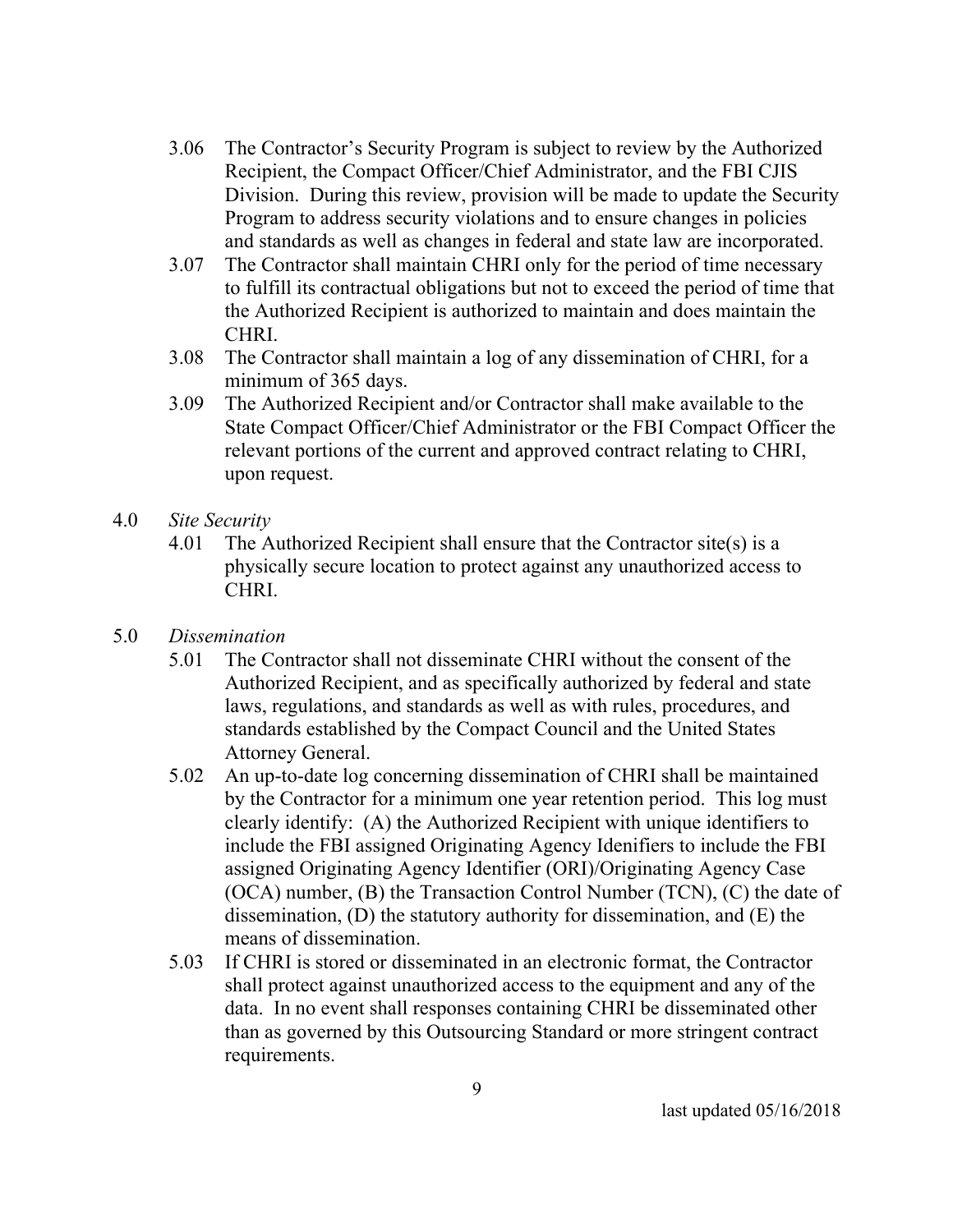- 6.0 *Personnel Security* 
	- 6.01 If a local, state, or federal written standard requires or authorizes a criminal history record check of the Authorized Recipient's personnel with access to CHRI, then a criminal history record check shall be required of the Contractor's (and approved Sub-Contractor's) employees having access to CHRI. Criminal history record checks of Contractor and approved Sub-Contractor employees, at a minimum, will be no less stringent than criminal history record checks that are performed on the Authorized Recipient's personnel performing similar functions. Criminal history record checks must be completed prior to accessing CHRI under the contract.
	- 6.02 The Contractor shall ensure that each employee performing work under the contract is aware of the requirements of the Outsourcing Standard and the state and federal laws governing the security and integrity of CHRI. The Contractor shall confirm in writing that each employee has certified in writing that he/she understands the Outsourcing Standard requirements and laws that apply to his/her responsibilities. The Contractor shall maintain the employee certifications in a file that is subject to review during audits. Employees shall make such certification prior to performing work under the contract.
	- 6.03 The Contractor shall maintain updated records of personnel who have access to CHRI, update those records within 24 hours when changes to that access occur, and if a criminal history record check is required, maintain a list of personnel who have successfully completed criminal history record checks. The Contractor shall notify Authorized Recipients within 24 hours when additions or deletions occur.
- 7.0 *System Security*
	- 7.01 The Contractor's security system shall comply with the CJIS Security Policy in effect at the time the Outsourcing Standard is incorporated into the contract and with successor versions of the CJIS Security Policy.
		- a. Devices shall be implemented to provide a point of defense and a controlled and audited access to CHRI, both from inside and outside the networks.
		- b. Data encryption shall be required for data in transit pursuant to the requirements in the CJIS Security Policy.
	- 7.02 The Contractor shall provide for the secure storage and disposal of all hard copy and media associated with the system to prevent access by unauthorized personnel. See the current CJIS Security Policy to address: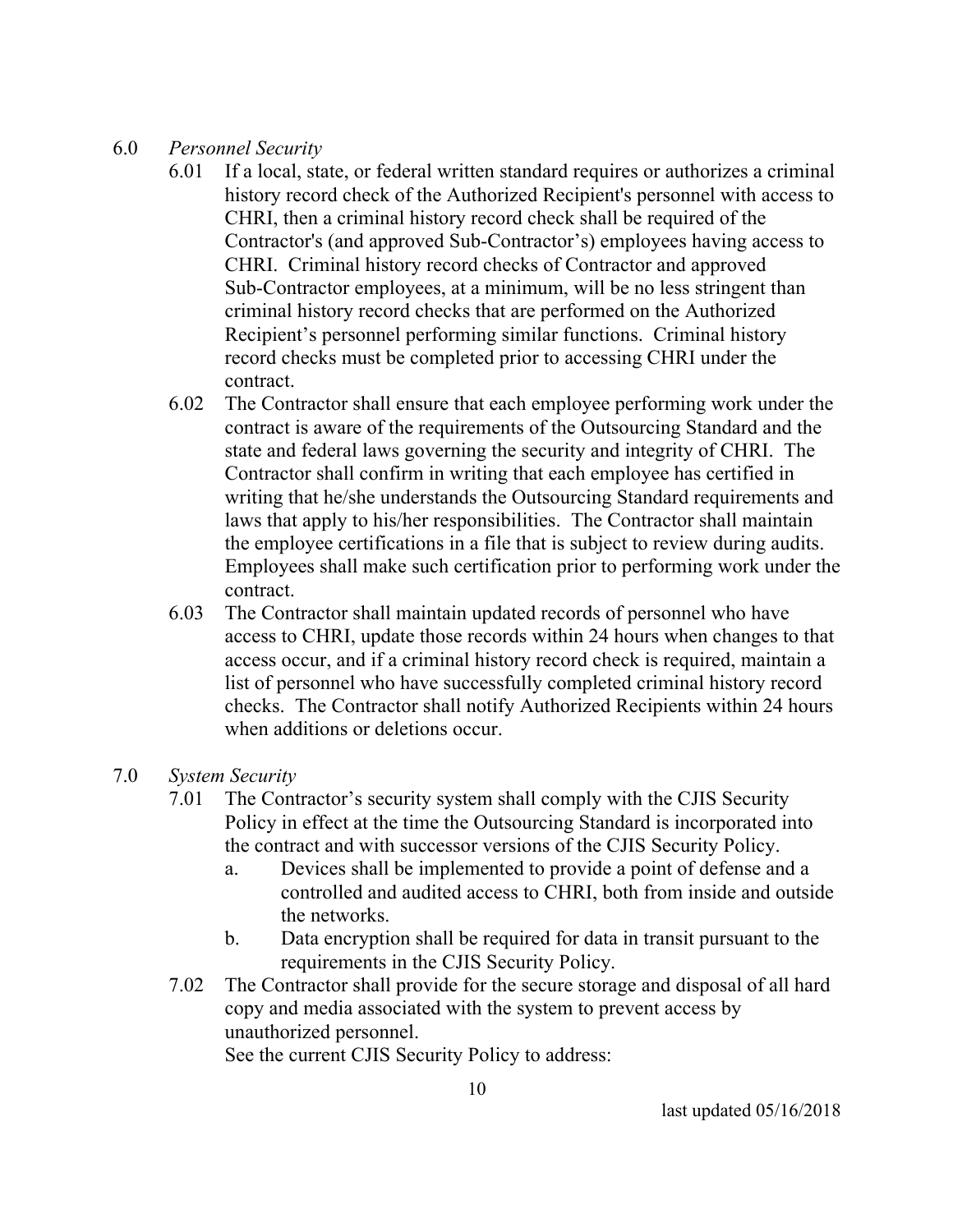[www.fbi.gov/about-us/cjis/cjis-security-policy-resource-center/view]

- a. Physically secure location.
- b. Sanitization procedures for all fixed and non-fixed storage media.
- c. Storage procedures for all fixed and non-fixed storage media.
- 7.03 To prevent and/or detect unauthorized access to CHRI in transmission or storage, each Authorized Recipient, Contractor, or Sub-Contractor must be assigned a unique identifying number.
- 8.0 *Security Violations*
	- 8.01 Duties of the Authorized Recipient and Contractor
		- a. The Authorized Recipient shall develop and maintain a written policy for discipline of Contractor employees who violate the security provisions of the contract, which includes this Outsourcing Standard that is incorporated by reference. The Authorized Recipient shall develop and maintain a written incident reporting plan for security events, to include violations and incidents. (See also Sections 2.07 and 3.03)
		- b. Pending investigation, the Contractor shall, upon detection or awareness, suspend any employee who commits a security violation from assignments in which he/she has access to CHRI under the contract.
		- c. The Contractor shall immediately (within one hour of discovery) notify the Authorized Recipient, the State Compact Officer/Chief Administrator, or the FBI of any security violation to include unauthorized access to CHRI. Within five calendar days of such discovery, the Contractor shall provide the Authorized Recipient, the State Compact Officer/Chief Administrator or the FBI a written report documenting such security violation, corrective actions taken by the Contractor to resolve such violation, and the date, time, and summary of the violation.
		- d. The Authorized Recipient shall immediately (within four hours) notify the State Compact Officer/Chief Administrator and the FBI Compact Officer of any security violation or termination of the contract, to include unauthorized access to CHRI made available pursuant to the contract. The Authorized Recipient shall provide a written report of any security violation (to include unauthorized access to CHRI by the Contractor) to the State Compact Officer/Chief Administrator, if applicable, and the FBI Compact Officer, within five calendar days of receipt of the written report from the Contractor. The written report must include any corrective actions taken by the Contractor and the Authorized Recipient to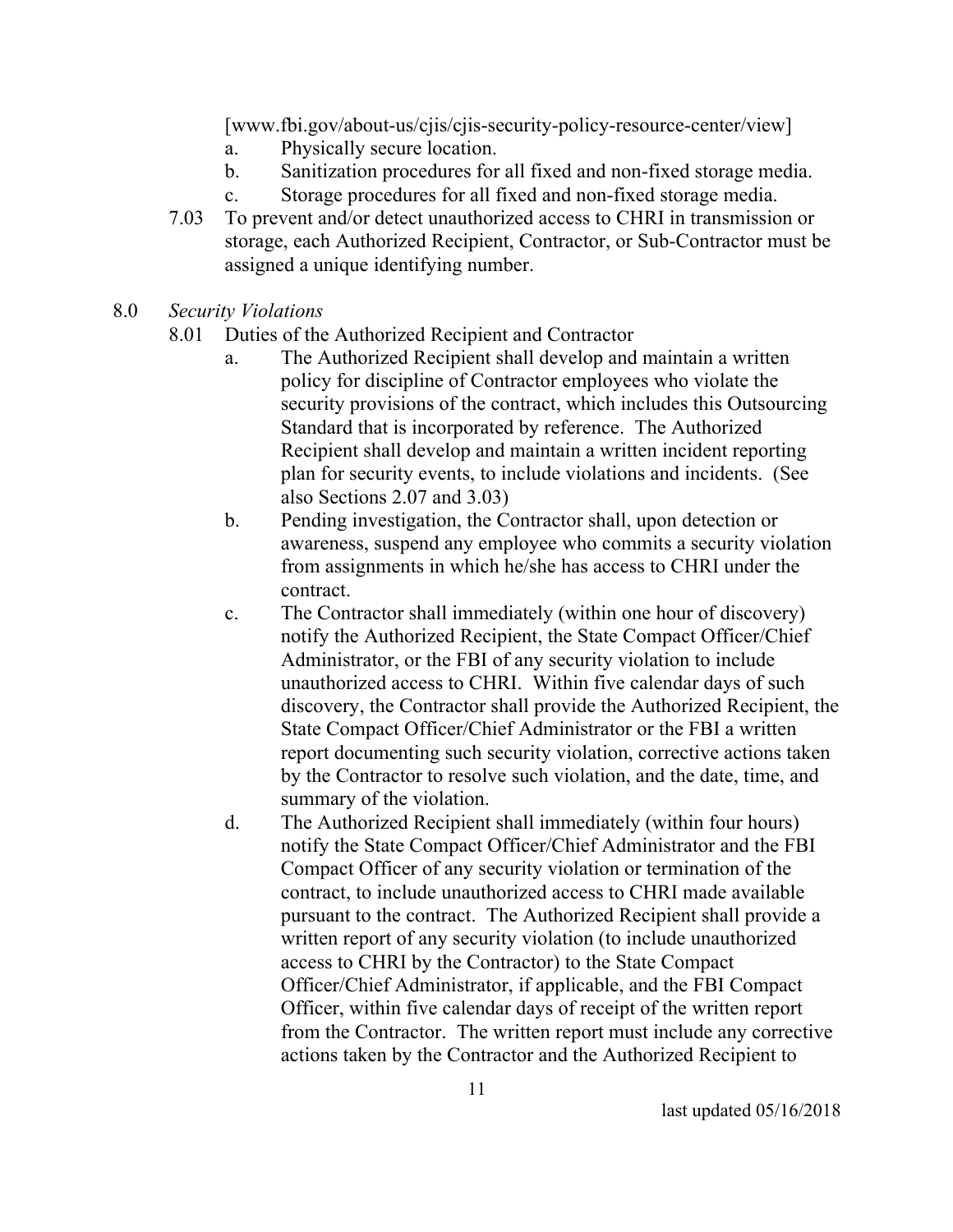resolve such security violation.

- 8.02 Termination of the contract by the Authorized Recipient for security violations
	- a. The contract is subject to termination by the Authorized Recipient for security violations involving CHRI obtained pursuant to the contract.
	- b. The contract is subject to termination by the Authorized Recipient for the Contractor's failure to notify the Authorized Recipient of any security violation or to provide a written report concerning such violation.
	- c. If the Contractor refuses to or is incapable of taking corrective actions to successfully resolve a security violation, the Authorized Recipient shall terminate the contract.
- 8.03 Suspension or termination of the exchange of CHRI for security violations
	- a. Notwithstanding the actions taken by the State Compact Officer, if the Authorized Recipient fails to provide a written report notifying the State Compact Officer/Chief Administrator or the FBI Compact Officer of a security violation, or refuses to or is incapable of taking corrective action to successfully resolve a security violation, the Compact Council or the United States Attorney General may suspend or terminate the exchange of CHRI with the Authorized Recipient pursuant to 28 CFR §906.2(d).
	- b. If the exchange of CHRI is suspended, it may be reinstated after satisfactory written assurances have been provided to the Compact Council Chairman or the United States Attorney General by the Compact Officer/Chief Administrator, the Authorized Recipient and the Contractor that the security violation has been resolved. If the exchange of CHRI is terminated, the Contractor's records (including media) containing CHRI shall be deleted or returned in accordance with the provisions and time frame as specified by the Authorized Recipient.
- 8.04 The Authorized Recipient and Contractor shall provide written notice (through the State Compact Officer/Chief Administrator if applicable) to the FBI Compact Officer of the following:
	- a. The termination of a contract for security violations.
	- b. Security violations involving the unauthorized access to CHRI.
	- c. The Contractor's name and unique identification number, the nature of the security violation, whether the violation was intentional, and the number of times the violation occurred.
- 8.05 The Compact Officer/Chief Administrator, Compact Council and the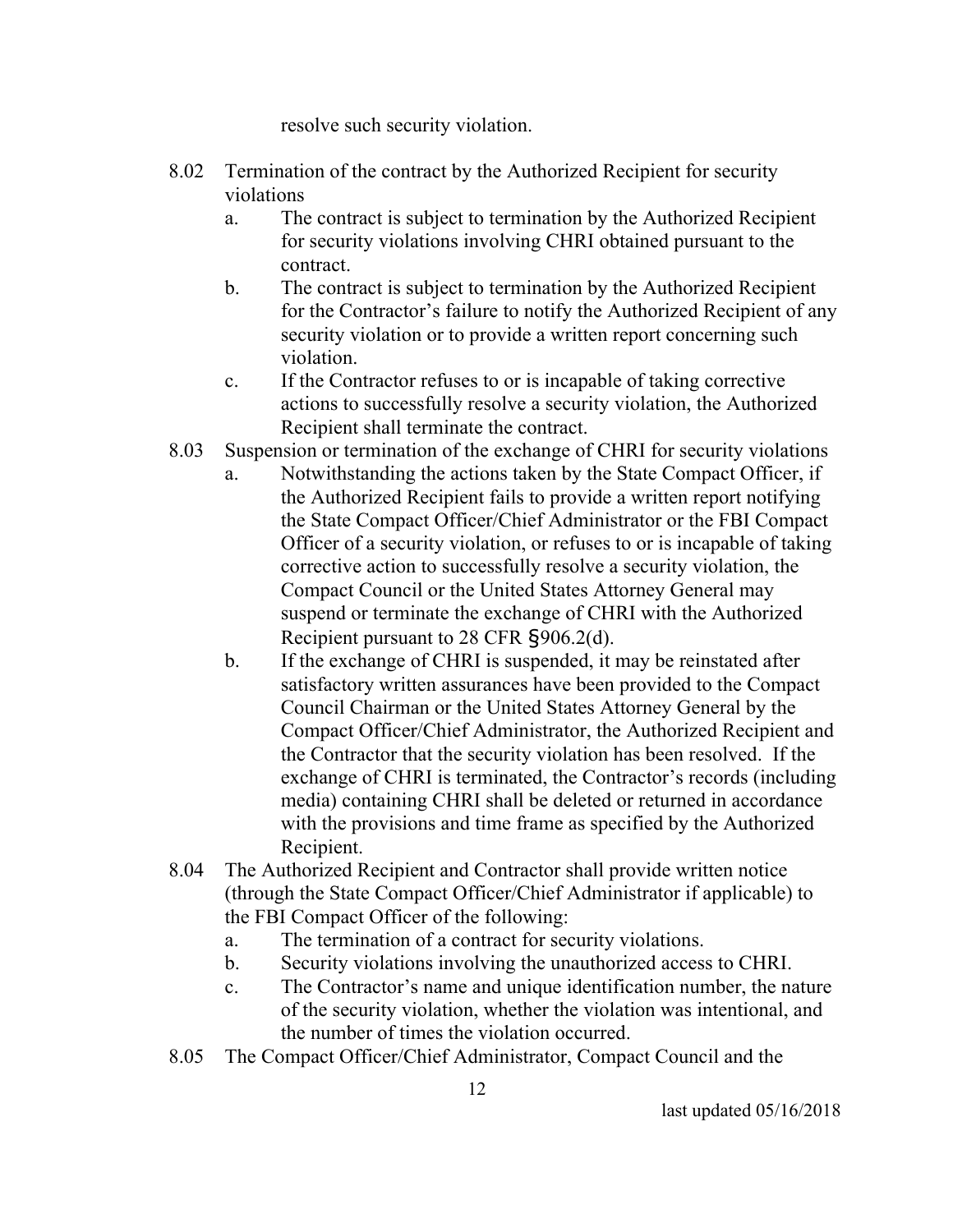United States Attorney General reserve the right to investigate or decline to investigate any report of unauthorized access to CHRI.

- 8.06 The Compact Officer/Chief Administrator, Compact Council, and the United States Attorney General reserve the right to audit the Authorized Recipient and the Contractor's operations and procedures at scheduled or unscheduled times. The Compact Council, the United States Attorney General, and the state are authorized to perform a final audit of the Contractor's systems after termination of the contract.
- 9.0 *PII*
	- 9.01 The Contractor is responsible for protecting all PII in its possession and control when handling, using, or storing CHRI.
	- 9.02 The Contractor shall notify authorized individuals of their right to report PII breaches directly to the FBI should they believe their information has been mishandled or compromised.
	- 9.03 The Contractor shall immediately (within one hour of discovery) notify the Authorized Recipient, the State Compact Officer/Chief Administrator, or the FBI of any PII breach or potential PII breach. Within five calendar days of such discovery, the Contractor shall provide the Authorized Recipient, the State Compact Officer/Chief Administrator, or the FBI a written report documenting such violation and corrective actions taken to resolve such violation, to include the date, time, and summary of the notification to resolve such breach.
- 10.0 *Miscellaneous Provisions*
	- 10.01 This Outsourcing Standard does not confer, grant, or authorize any rights, privileges, or obligations to any persons other than the Contractor, the Authorized Recipient, Compact Officer/Chief Administrator (where applicable), and the FBI.
	- 10.02 The following document is incorporated by reference and made part of this Outsourcing Standard: (1) The CJIS Security Policy.
	- 10.03 The terms set forth in this document do not constitute the sole understanding by and between the parties hereto; rather they provide a minimum basis for the security of the system and the CHRI accessed therefrom and it is understood that there may be terms and conditions of the appended contract which impose more stringent requirements upon the Contractor.<sup>5</sup>

 $\overline{\phantom{0}}$  $<sup>5</sup>$ Such conditions could include additional audits, fees, or security requirements. The</sup> Compact Council, Authorized Recipients, and the Compact Officer/Chief Administrator have the explicit authority to require more stringent standards than those contained in the Outsourcing Standard.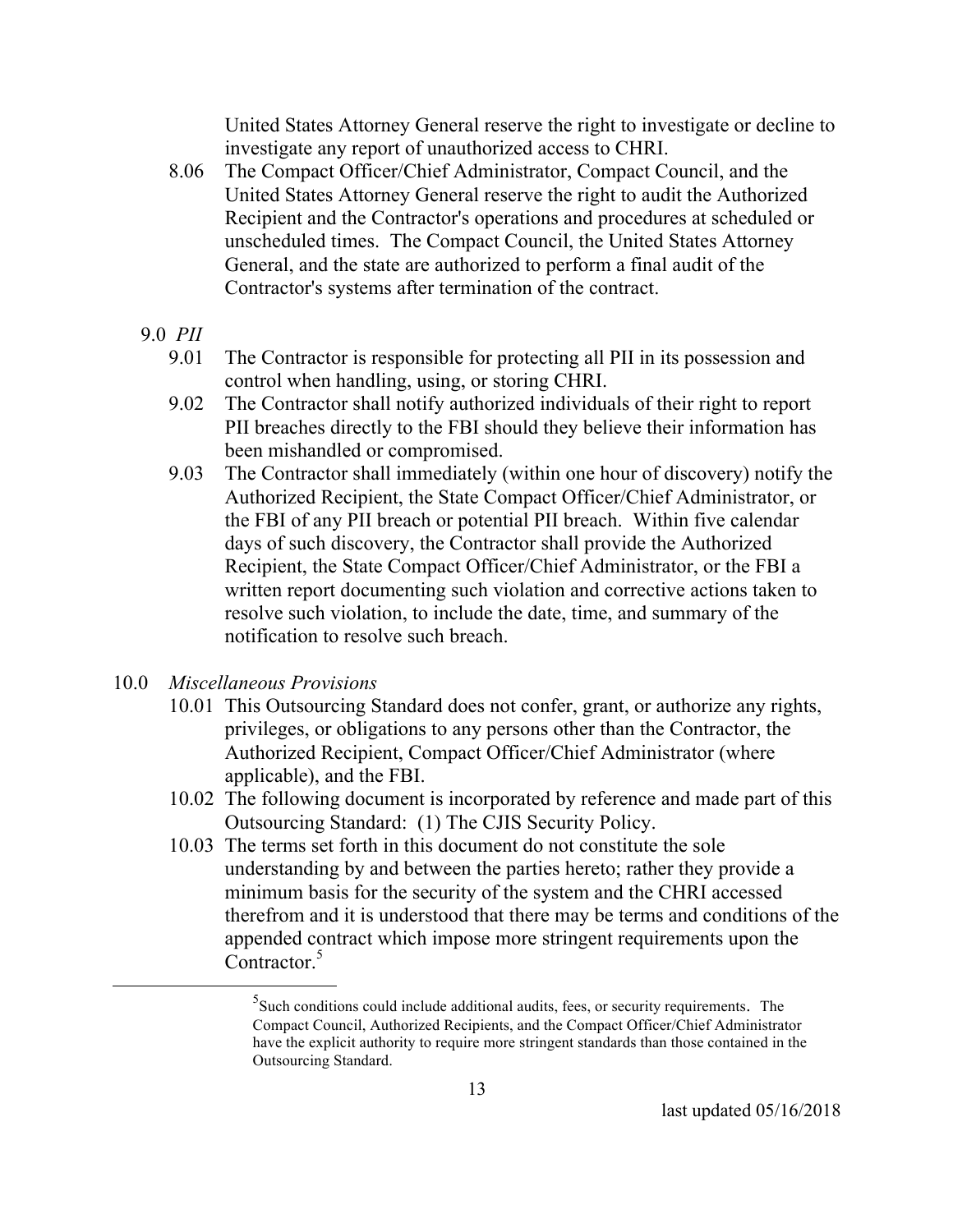- 10.04 The minimum security measures as outlined in this Outsourcing Standard may only be modified by the Compact Council. Conformance to such security measures may not be less stringent than stated in this Outsourcing Standard without the consent of the Compact Council in consultation with the United States Attorney General.
- 10.05 This Outsourcing Standard may only be modified by the Compact Council and may not be modified by the parties to the appended contract without the consent of the Compact Council.
- 10.06 Appropriate notices, assurances, and correspondence to the FBI Compact Officer, Compact Council, and the United States Attorney General required by Section 8.0 of this Outsourcing Standard shall be forwarded by First Class Mail to:

FBI Compact Officer 1000 Custer Hollow Road Module D-3 Clarksburg, WV 26306

- 11.0 *Exemption from Above Provisions*
	- 11.01 An Information Technology (IT) contract need only include Sections 1.0, 2.01, 2.02, 2.03, 3.01, 6.0, 8.0, and 9.0 of this Outsourcing Standard for Non-Channelers when all of the following conditions exist:
		- 1. Access to CHRI by the IT contractor's personnel is limited solely for the development and/or maintenance of the Authorized Recipient's computer system;
		- 2. Access to CHRI is incidental, but necessary, to the duties being performed by the IT contractor;
		- 3. The computer system resides within the Authorized Recipient's facility;
		- 4. The Authorized Recipient's personnel supervise or work directly with the IT contractor personnel;
		- 5. The Authorized Recipient maintains complete, positive control of the IT contractor's access to the computer system and CHRI contained therein; and
		- 6. The Authorized Recipient retains all of the duties and responsibilities for the performance of its authorized noncriminal justice administrative functions, unless it executes a separate contract to perform such noncriminal justice administrative functions, subject to all applicable requirements, including the Outsourcing Standard.
	- 11.02 An Authorized Recipient's contract where access to CHRI is limited solely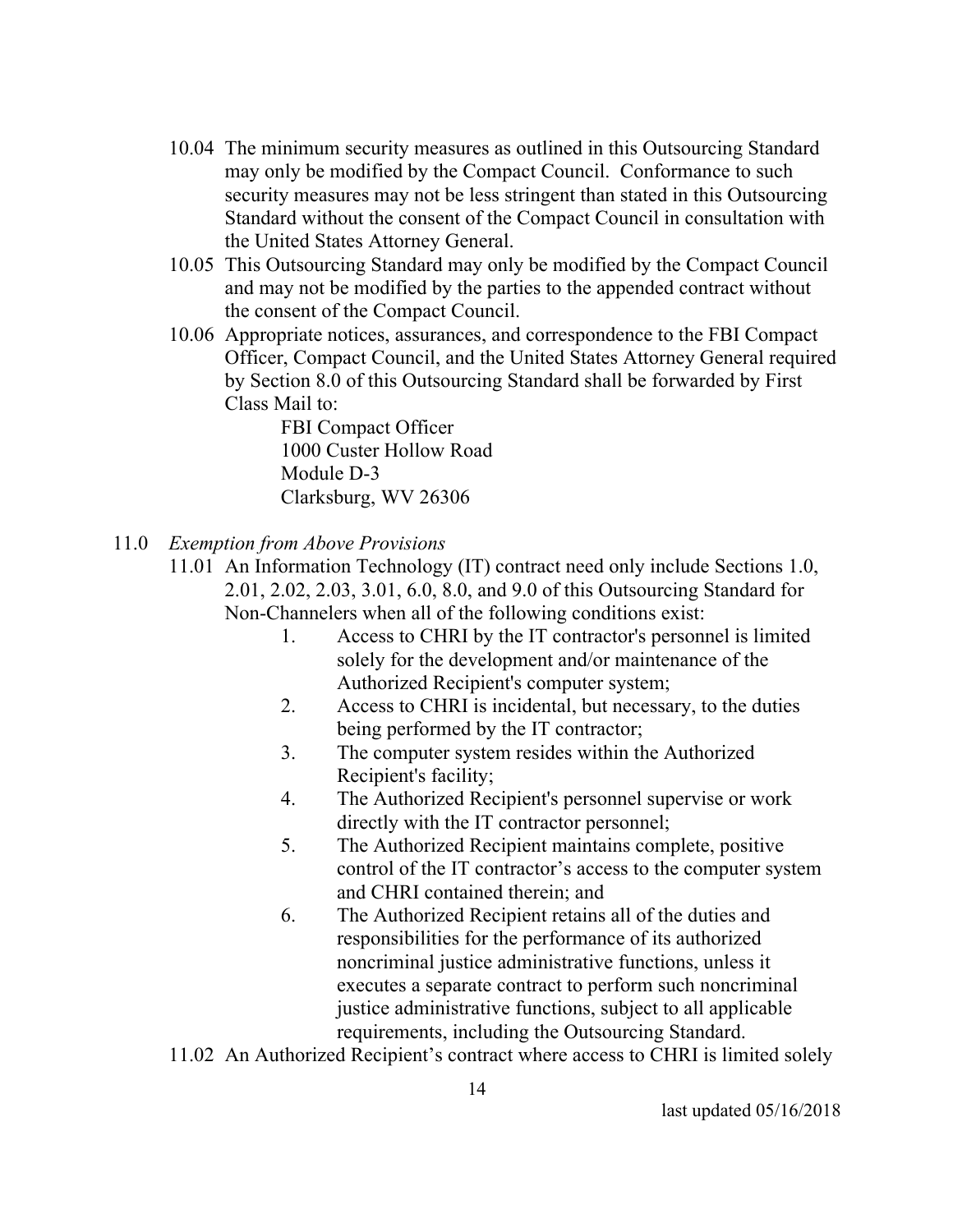for the purposes of: (A) storage (referred to as archiving in some states) of the CHRI at the Contractor's facility; (B) retrieval of the CHRI by Contractor personnel on behalf of the Authorized Recipient with appropriate security measures in place to protect the CHRI; and/or (C) destruction of the CHRI by Contractor personnel when not observed by the Authorized Recipient need only include Sections 1.0, 2.01, 2.02, 2.03, 3.01, 4.0, 6.0, 8.0, and 9.0 of this Outsourcing Standard for Non-Channelers when all of the following conditions exist:

- 1. Access to CHRI by the Contractor is limited solely for the purposes of: (A) storage (referred to as archiving in some states) of the CHRI at the Contractor's facility; (B) retrieval of the CHRI by Contractor personnel on behalf of the Authorized Recipient with appropriate security measures in place to protect the CHRI; and/or (C) destruction of the CHRI by Contractor personnel when not observed by the Authorized Recipient;
- 2. Access to CHRI is incidental, but necessary, to the duties being performed by the Contractor;
- 3. The Contractor is not authorized to disseminate CHRI to any other agency or contractor on behalf of the Authorized Recipient;
- 4. The Contractor's personnel are subject to the same criminal history record checks as the Authorized Recipient's personnel;
- 5. The criminal history record checks of the Contractor personnel are completed prior to work on the contract or agreement;
- 6. The Authorized Recipient retains all other duties and responsibilities for the performance of its authorized noncriminal justice administrative functions, unless it executes a separate contract to perform such noncriminal justice administrative functions, subject to all applicable requirements, including the Outsourcing Standard; and
- 7. The Contractor stores the CHRI in a physically secure location.
- 12.0 *Duties of the State Compact Officer/Chief Administrator*
	- 12.01 The State Compact Officer/Chief Administrator shall review legal authority and respond in writing to the Authorized Recipient's request to outsource noncriminal justice administrative functions.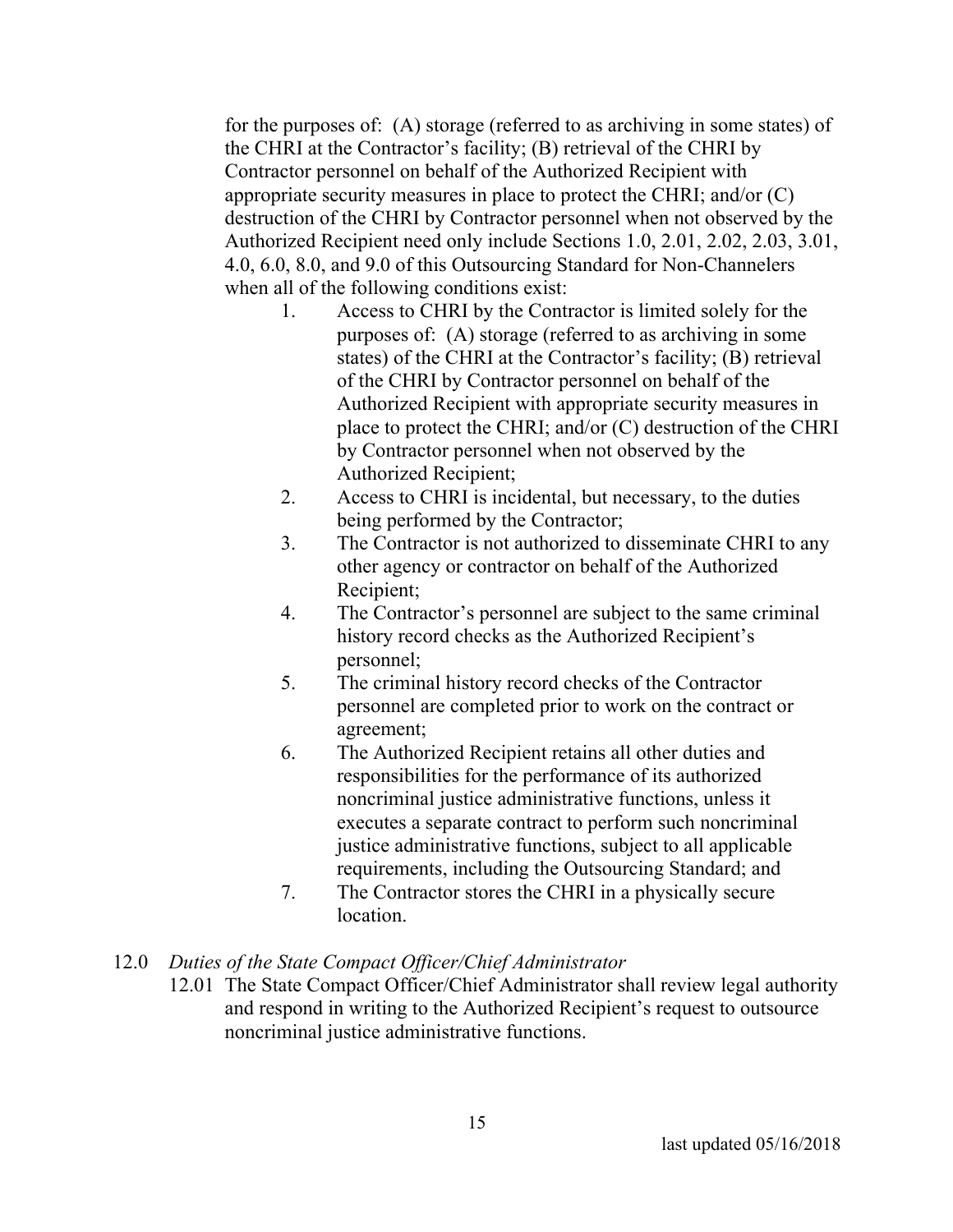- 12.02 The State Compact Officer/Chief Administrator reserves the right to review relevant portions of the outsourcing contract relating to CHRI throughout the duration of the contract approval.
- 12.03 The State Compact Officer/Chief Administrator must ensure criminal history record checks on approved Contractor and Sub-Contractor employees with access to CHRI are completed by the Authorized Recipient, if such checks are required or authorized of the Authorized Recipient personnel by federal statute, executive order, or state statute approved by the United States Attorney General under Public Law 92-544. Criminal history record checks should be no less stringent than the checks performed on the Authorized Recipient personnel. Criminal history record checks must be completed prior to accessing CHRI under the contract.
- 12.04 Coordinate with the Authorized Recipient for the review and approval of the Contractor's Topological drawing which depicts the interconnectivity of the Contractor's network configuration as it relates to the outsourcing function(s).
- 12.05 90 Day Compliance Review
	- a. The State Compact Officer/Chief Administrator shall work in coordination with the Authorized Recipient to conduct an audit of the Contractor within 90 days of the date the Contractor first receives CHRI under the approved outsourcing agreement.
	- b. The State Compact Officer/Chief Administrator shall review the Authorized Recipient's audit certification to ensure compliance with the Outsourcing Standard.
		- i) The State Compact Officer/Chief Administrator shall address concerns with the Authorized Recipient resulting in non-compliance with the 90 day audit of the Contractor.
		- ii) The State Compact Officer/Chief Administrator shall have the right to terminate an Authorized Recipient's Outsourcing approval to a Contractor(s) for failure or refusal to correct a non-compliance issue(s).
- 12.06 The State Compact Officer/Chief Administrator shall coordinate with the Authorized Recipient to review the Contractor's Security Program. The program shall describe the implementation of the security requirements outlined in this Outsourcing Standard and the CJIS Security Policy. During the review, provisions will be made to update the Security Program to address security events and to ensure changes in policies and standards, as well as changes in federal and state law, are incorporated.
- 12.07 The State Compact Officer/Chief Administrator shall audit the Authorized Recipient and/or Contractor's operations and procedures. This may be done at scheduled and unscheduled times.
- 12.08 The State Compact Officer/Chief Administrator shall assign a unique